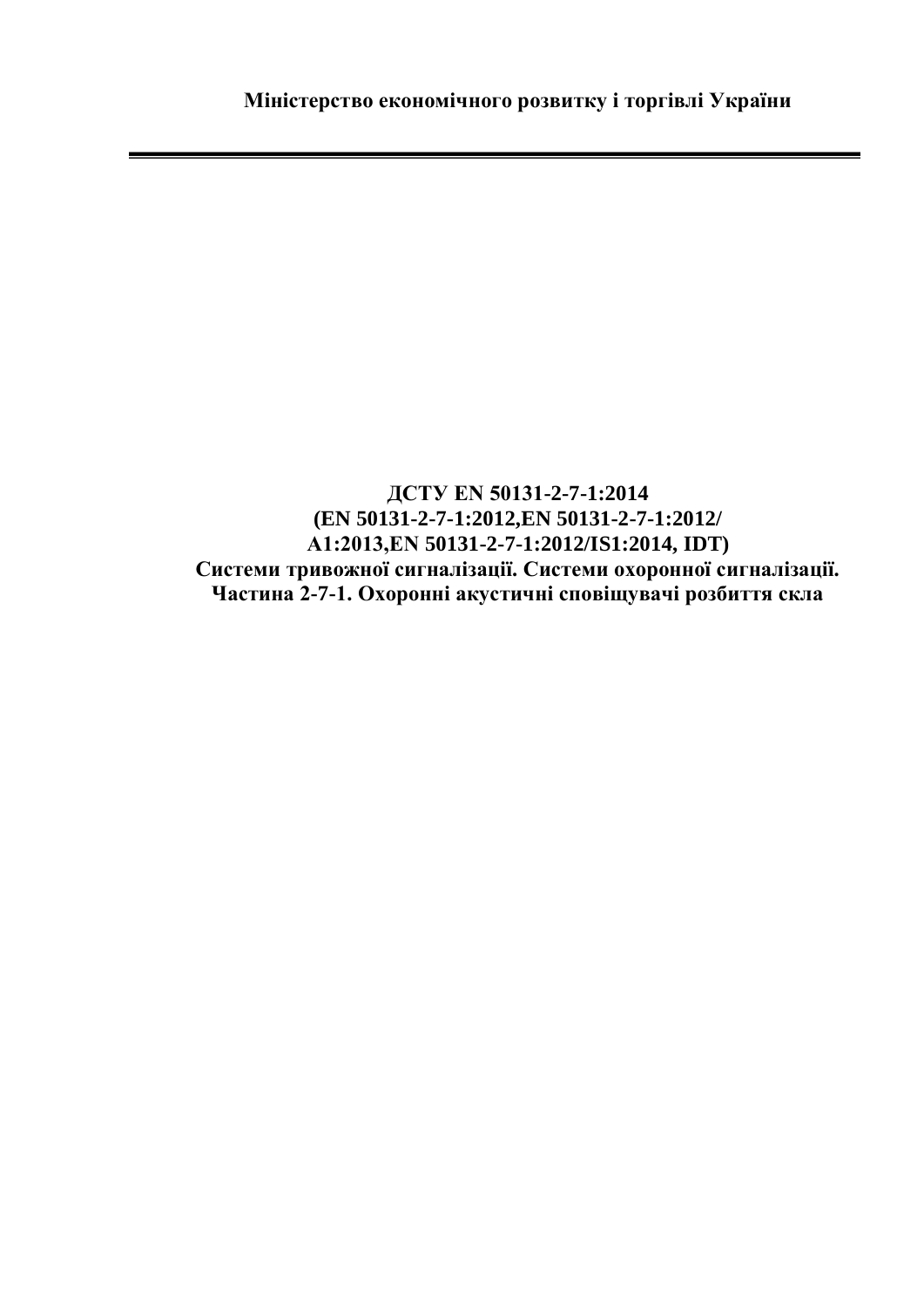EN 50131-2-7-1:2012, EN 50131-2-7-1:2012/A1:2013, EN 50131-2-7-1:2012/IS1:2014 Alarm systems - Intrusion and hold-up systems - Part 2-7-1: Intrusion detectors - Glass break detectors (acoustic)

Прийнято як національний стандарт методом підтвердження за позначенням ДСТУ EN 50131-2-7-1:2014 Системи тривожної сигналізації. Системи охоронної сигналізації. Частина 2-7-1. Охоронні акустичні сповіщувачі розбиття скла

Наказ від 30.12.2014 № 1494

Чинний від 1 січня 2016 року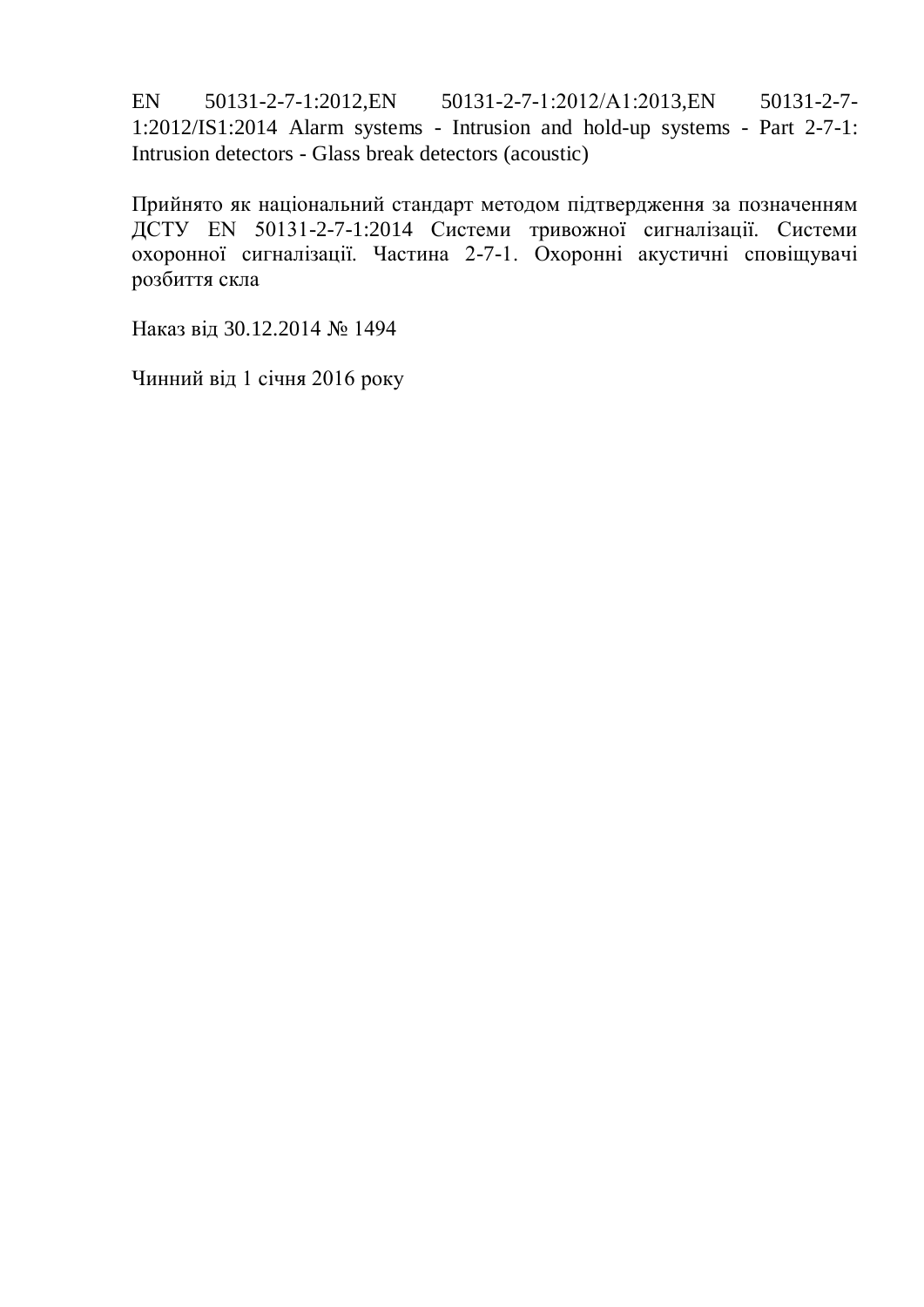## **CONTENTS**

Foreword

1 Scope

2 Normative references

3 Terms, definitions and abbreviations

3.1 Terms and definitions

3.2 Abbreviations

4 Functional Requirements

4.1 Event Processing

4.2 Operational requirements

4.3 Detection

4.4 Immunity to false alarm sources

4.5 Tamper security

4.6 Electrical requirements

4.7 Environmental classification and conditions

5 Marking, identification and documentation

5.1 Marking and/or identification

5.2 Documentation

6 Testing

6.1 General

6.2 General test conditions

6.3 Basic Detection Test

6.4 Performance tests

6.5 Switch-on delay, time interval between signals, and indication of detection

6.6 Fault condition signals or messages: self tests

6.7 Tests of immunity to false alarm sources

6.8 Tamper security

6.9 Electrical tests

6.10 Environmental classification and conditions

6.11 Marking, identification and documentation

Annex A (informative) Example of the setup of the test room

Annex B (normative) Catalogue of standard glass types

Annex C (normative) List of small tools suitable for testing immunity of casing to attack

Annex D (normative) Dimensions & Requirements of a standard test magnet

Annex E (normative) Immunity test: Small objects hit sensitivity

Annex F (normative) Immunity test: Soft objects hit sensitivity

Annex G (normative) Immunity test: Hard objects hit sensitivity

Annex H (normative) General testing matrix

Annex I (normative) Immunity test: Noise sensitivity

Annex J (normative) Performance test setup and alternative performance test setup Annex K (informative) Manipulation test: Resistance to re-orientation of adjustable mountings